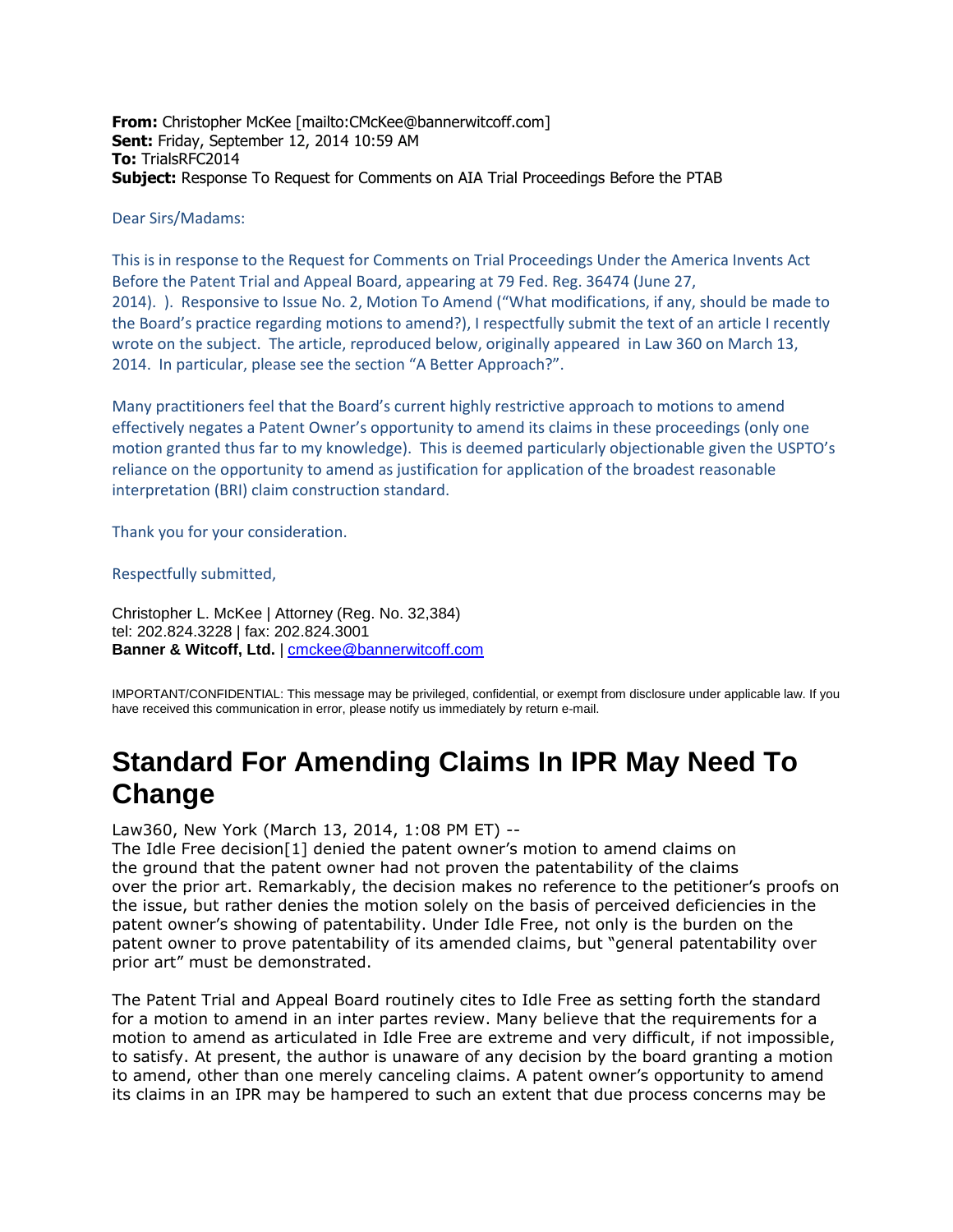raised. It appears questionable whether the procedure is consistent with the enacting statute.

In Idle Free, the patent owner Bergstrom represented in its motion to amend that the closest prior art was the prior art addressed in the IPR. The patent owner explained how the amended claims were patentably distinguished over this prior art. The board agreed, but held that it was insufficient to show patentability over just the references applied in the IPR.

The board required that the patent owner describe the level of skill in the art, in terms of the skill set and ordinary creativity of one of ordinary skill in the art. Reasonable enough. It is other aspects of the decision that give rise to concern.

The board held that the patent owner has the obligation to distinguish not only the prior art of record, but the prior art in general (that the patent owner knows about). According to the board, this means that the patent owner is required to address whether the features added by amendment were known in any context, and if so, why those features would not have been obvious in the context of the claimed invention.

Some believe that the board's approach in Idle Free is problematic, not just because it requires the patent owner to prove a negative (the nonexistence of invalidating prior art), but because of the lengths it appears to require a patent owner to go to in raising and then distinguishing prior art  $-$  within highly constrained briefing. The test announced raises concern also because it is seemingly arbitrarily variable based upon what the patent owner may or may not know about the relevant prior art.

In a switch from patent prosecution and litigation, the board has placed the burden upon the patent owner to show patentability of amended claims over the prior art. Its rationale for this is that an IPR is an adjudicative rather than examinational proceeding.[2] The board is not in a position to "examine" patent claims as a patent examiner does in patent prosecution or re-examination.

The board also points to its rule that for any motion in an IPR, the movant is required to show that it is entitled to the relief requested.[3] But neither of these rationales justifies the demanding Idle Free approach. The extreme burdens placed upon the patent owner are unnecessary for the board to avoid having to "examine" claims to ascertain their patentability. In a modified approach proposed below, the patent owner may reasonably be deemed to have established entitlement to the relief requested with its motion to amend without satisfying all of the Idle Free requirements.

## **Proof of a Negative**

Initially, it is notable that the board's approach of placing the burden on the patent owner to prove the patentability of its amended claims is novel procedurally under U.S. patent law. In original prosecution and re-examination, one is deemed entitled to a patent in the absence of a showing of unpatentability. In litigation, a patent claim is presumed valid until proven invalid.

As mentioned, the board cites to its Rule  $(42.20(c))$  as a basis for placing the burden of proving the patentability of amended claims on the patent owner.[4] This rule, addressing motions generally, provides that a "moving party has the burden of proof to establish that it is entitled to the relief requested." However, it appears at least arguable that such an application of the rule to motions to amend is contrary to the enacting statute. 35 U.S.C. §  $316(e)$  provides: "Evidentiary Standards  $-$  In an inter partes review instituted under this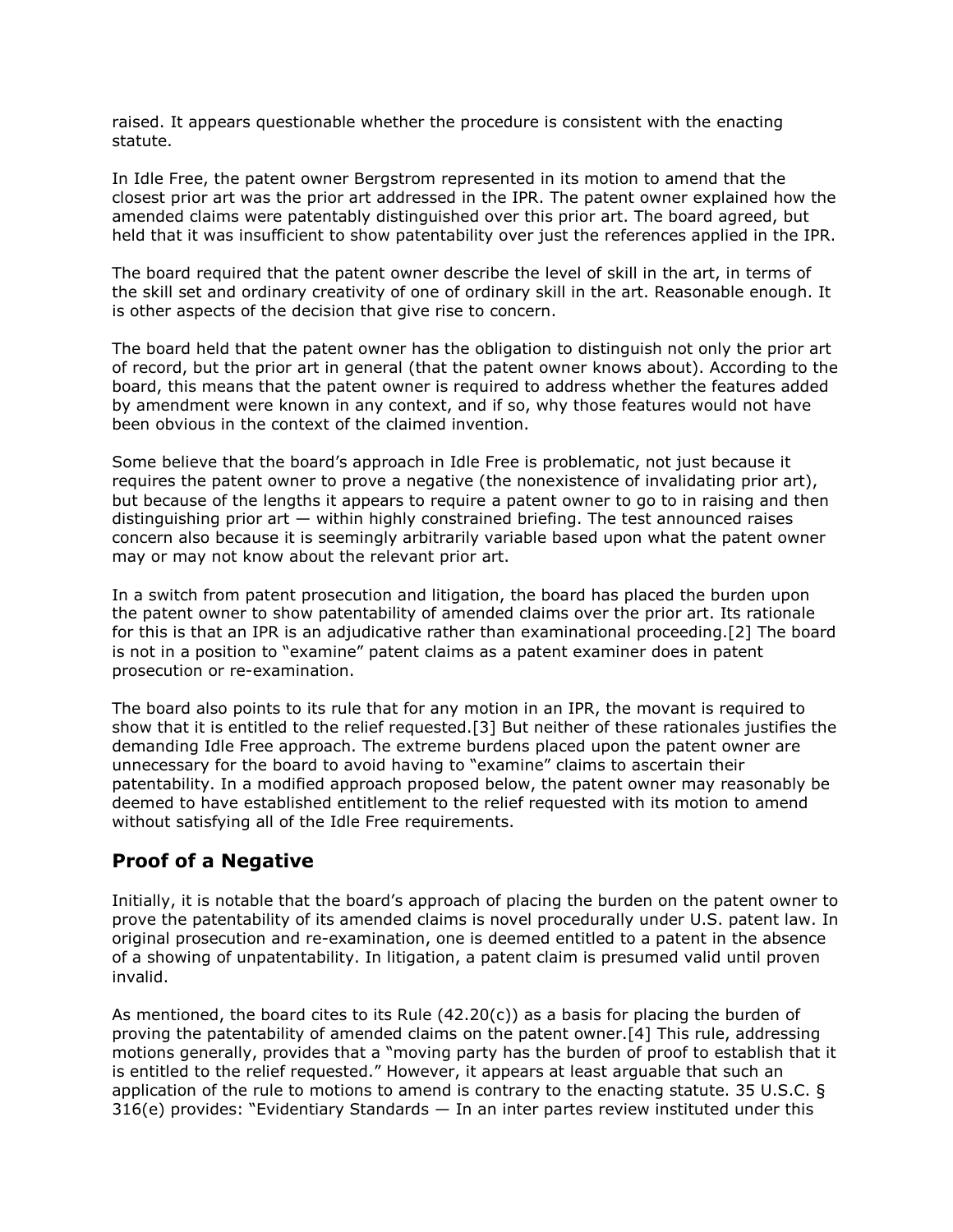chapter, the petitioner shall have the burden of proving a proposition of unpatentability by a preponderance of the evidence." No distinction is drawn here between original patent claims and proposed amended claims.

It is not unheard of for the law to impose upon a party the burden of proving a negative. For example, the plaintiff in a negligence action may be required to show an absence of due care on the defendant's part. However, even assuming that it is statutorily permissible to place the burden to prove patentability of amended claims on the patent owner, arguably the burden to prove a negative should not be imposed where proof of the negative in question (here, the nonexistence of any invalidating prior art) is impractical for the party bearing the burden in the proceeding, and where the opposing party (here, the petitioner) is in a much better position to prove the opposite (the existence of invalidating prior art).

## **Unfairness**

The board's approach in Idle Free appears to have the potential to result in arbitrary unfairness. By requiring the patent owner to address the prior art known to it, the Idle Free standard would seemingly discriminate against patent owners having knowledge of a large amount of relevant prior art, versus those having knowledge of little prior art.

In both complex and simple technologies, it would not be unusual for hundreds of relevant prior art references to exist. One might ask: Why should the patent owner with a vast awareness of all those references have a burden to patentably distinguish over them all, whereas a patent owner with much less extensive knowledge would have a commensurately lesser burden?

Idle Free critics also observe that there is potential unfairness because the patent owner has no reasonable basis for determining just how far it has to go in explaining away known prior art references. By the directive of Idle Free, it is insufficient for the patent owner to only address the references in the relevant art. Rather, the patent owner must go further to explain away prior art applications of features added by amendment in other contexts.

Critics are concerned that it could often be impractical to expect the patent owner to show patentability to the extent required by Idle Free. For example, it would not be uncommon for the prior art of record, and prior art otherwise known to the patent owner, to include 10, 50, 100 or more arguably relevant references. Preparing an explanation of how the proffered claim amendments distinguish over all such art could be an enormous undertaking.

In a typical case, a feature added by amendment may be known in many different contexts. Idle Free's requirement that the patent owner address the existence of added features in applications outside the field of invention compounds the patent owner's burden.

And to what benefit? The board emphasizes the importance of "convergence" in its trial proceedings, that is, the rapid narrowing of issues in the course of the trial.[5] To require the patent owner to raise and knock down an indeterminate number of straw men fails to focus on the key issues, and thus would seem to run contrary to this objective.

The patent owner's task in complying with the Idle Free standard is rendered all the more difficult by the strict briefing limitations imposed by the board. Only 15 pages are permitted for a motion to amend, inclusive of the listing of proposed substitute claims.[6] Fourteenpoint font is required, as is double spacing.[7] In many cases, it may be unrealistic to expect the patent owner to be able to prove the patentability of amended claims over the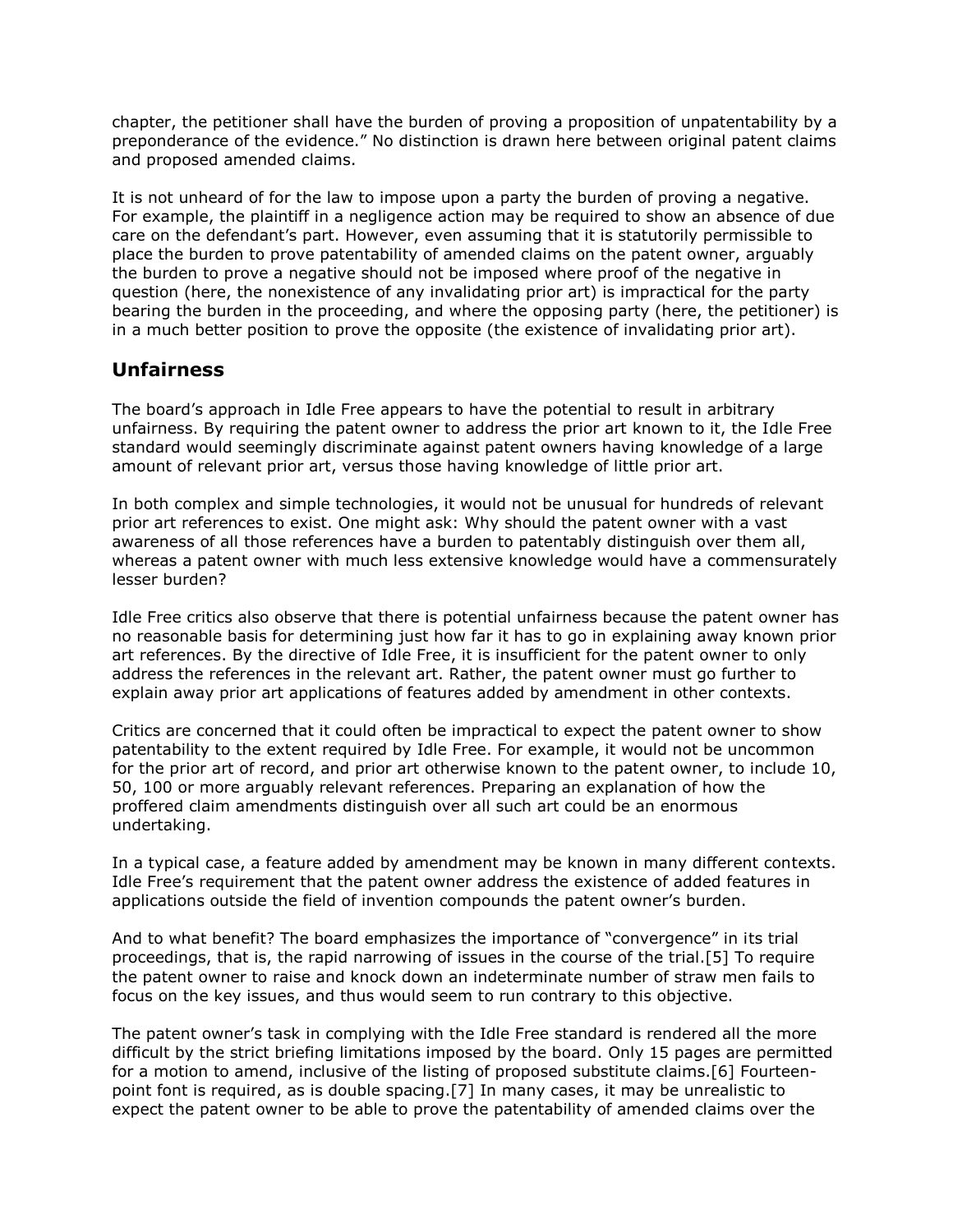prior art in general within such constraints. Due process concerns could thus be raised.

## **A Better Approach?**

An approach that would give the patent owner a fairer opportunity to amend its claims, while furthering the board's objective to maintain a streamlined, adjudicative (nonexaminational) proceeding, would be an improvement. Granted, the board should not be put in a position of having to examine amended claims to ascertain their patentability. It need not be, given the presence of the petitioner who is in the best position to bring forward arguments against patentability. This dynamic is at the heart of the adjudicative/adversarial model adopted for trials conducted before the PTAB.

Setting aside the issue of whether placing the burden on the patent owner to prove the patentability of its amended claims comports with the enacting statute, in the author's view, there is a more practical and fair approach that the board could take.

The approach would be to require the patent owner to initially establish the patentability of the claims over the prior art applied in the trial to the corresponding original claims. Upon doing so, the burden of production would be deemed shifted to the petitioner to rebut the arguments of patentability (with, as is currently permitted, the opportunity to introduce new evidence).

This makes sense since the petitioner, as the adverse party, is generally in a much better position to raise meritorious unpatentability grounds regarding amended claims, than is the patent owner to address the patentability of amended claims over some indeterminate universe of known prior art.

Presented with such patent owner arguments and evidence, and the petitioner's opposing arguments and evidence, the board would be well situated to decide whether, on balance, the patent owner has met its burden to prove patentability of the amended claims by a preponderance of the evidence. Absent countervailing arguments, a patent owner's persuasive showing that the amended claims patentably distinguish over the prior art applied in the trial to the corresponding original claims would be deemed sufficient to satisfy the patent owner's burden to establish entitlement to the relief requested with its motion to amend.

—By Christopher L. McKee, Banner [& Witcoff Ltd.](http://www.law360.com/firm/banner-witcoff)

*[Christopher McKee](http://www.bannerwitcoff.com/cmckee/) is a principal shareholder in Banner & Witcoff's Washington, D.C., office.*

*The opinions expressed are those of the author(s) and do not necessarily reflect the views of the firm, its clients, or Portfolio Media Inc., or any of its or their respective affiliates. This article is for general information purposes and is not intended to be and should not be taken as legal advice.*

[1] Final Written Decision entered Jan. 7, 2014 in Idle Free Systems Inc. v. [Bergstrom Inc.](http://www.law360.com/company/bergstrom-inc), IPR 2012-00027, Paper 66 (PTAB).

[2] Idle Free, IPR 2012-00027, Paper 66 at 33.

[3] Id.; 37 C.F.R. § 42.20(c).

[4] Idle Free, IPR 2012-00027, Paper 26 at 7; Paper 66 at 26 and 33.